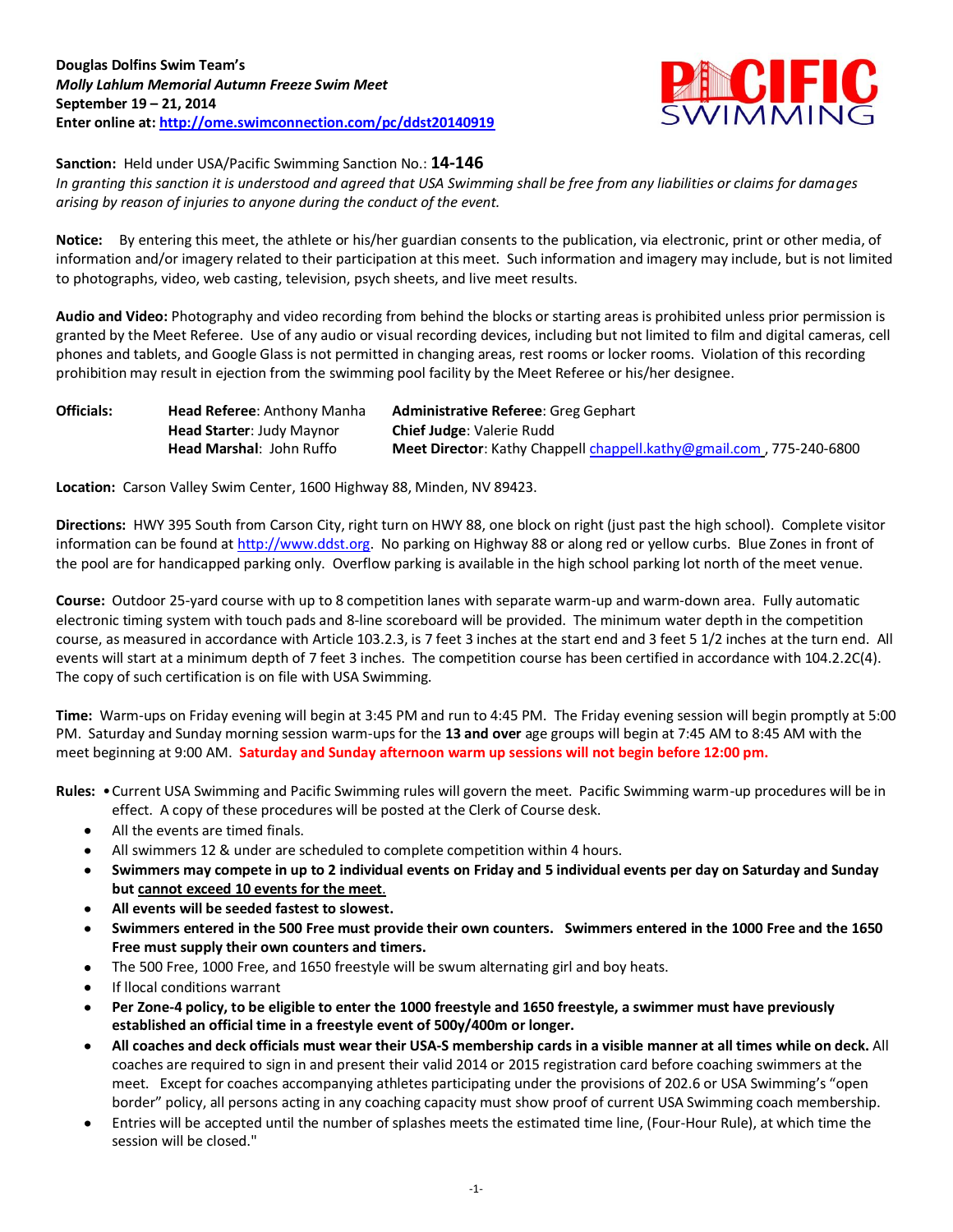• If local conditions warrant, the meet referee in concurrence with the meet director, may require a scratch down. Immediate cash refunds will be made.

**Unaccompanied Swimmers:** Any USA-S athlete-member competing at the meet must be accompanied by a USA Swimming membercoach for the purposes of athlete supervision during warm-up, competition and warm-down. If a coach-member of the athlete's USA-S Club does not attend the meet to serve in said supervisory capacity, it is the responsibility of the swimmer or the swimmer's legal guardian to arrange for supervision by a USA Swimming member-coach. The Meet Director or Meet Referee may assist the swimmer in making arrangements for such supervision; however, it is recommended that such arrangements be made in advance of the meet by the athlete's USA-S Club Member-Coach.

**Racing Starts:** Swimmers must be certified by a USA Swimming Member-Coach as being proficient in performing a racing start or must start the race in the water. It is the responsibility of the swimmer or the swimmer's legal guardian to ensure compliance with this requirement.

**Restrictions**: • No smoking or use of tobacco products.

- No sale or use of alcoholic beverages.
- No glass containers.
- No propane heaters.
- No animals.
- All shelters must be properly secured at all times, or may be removed by meet management.
- Except where venue facilities require otherwise, changing into or out of swimsuits other than in locker rooms or other designated areas is not appropriate and is strongly discouraged.
- Destructive devices, to include but not limited to, explosive devices and equipment, firearms (open or concealed), blades, knives, mace, stun guns and blunt objects are strictly prohibited in the swimming facility and its surrounding areas. If observed, the Meet Referee or his/her designee may ask that these devices be stored safely away from the public or removed from the facility. Noncompliance may result in the reporting to law enforcement authorities and ejection from the facility. Law enforcement officers (LEO) are exempt per applicable laws.
- **Eligibility:** Swimmers must be current athlete members of USA Swimming and enter their name and registration number on the meet entry card as they are shown on their Registration Card. If this is not done, it may be difficult to match the swimmer with the registration and times database. The meet host must check all swimmer registrations against the SWIMS database and if not found to be registered, the Meet Director shall accept the registration at the meet (a \$10 surcharge will be added to the regular registration fee).
	- Entries with "NO TIME" will be **ACCEPTED** (exception: see Distance Eligibility Rules).  $\bullet$
	- Duplicate registrations will be refunded by mail.
	- Entry times submitted for this meet will be checked against a computer database and may be changed in accordance with pacific Swimming Entry Time Procedures.
	- Swimmers 19 years of age and older may swim with the oldest age group of an event, but will not receive awards or score points.
	- **Disabled swimmers are welcome to attend this meet and should contact the Meet Director or Meet Referee regarding special accommodations or entry times and seeding per Pacific Swimming Policy.**
	- **Please note special eligibility rules to enter the 1000 free and 1650 free.**  $\bullet$

**Entires:** Entries must be submitted using the swimmer's best short-course yards time for each event. All entry times must be submitted in yards. NO LATE ENTRIES WILL BE ACCEPTED. NO DECK ENTRIES OR ENTRY CHANGES WILL BE ALLOWED. NO REFUNDS will be given except in the case of a mandatory scratch-down.

**Entry Fees:** \$4.00 per event plus a \$9.00 swimmer participation fee per swimmer to help cover meet expenses.

**Online Meet Entries:** Enter at: http:**//**[ome.swimconnection.com/pc/ddst20140919](http://ome.swimconnection.com/pc/ddst20140919) **by 11:59pm Wednesday, September 10th, 2014** to receive immediate confirmation of acceptance. Online entry requires payment by credit card using our secure site. The cost of using Online Meet Entries is \$1 per swimmer plus 5% of the total entry fees. Please note that the processing fee is a separate fee from the entry fees. Online meet entry fees are paid to Swim Connection LLC. Fees collected by the use of this system are completely voluntary. Online Meet Entry is in no way required or expected of a swimmer by Pacific Swimming.

**Mailed or Hand Delivered Entries:** Entries must be on attached Consolidated Entry Card. Entry cards must be completely filled out. **Entries should be postmarked no later than Monday, September 8, 2014 or hand delivered no later than 5:00 PM, Wednesday,**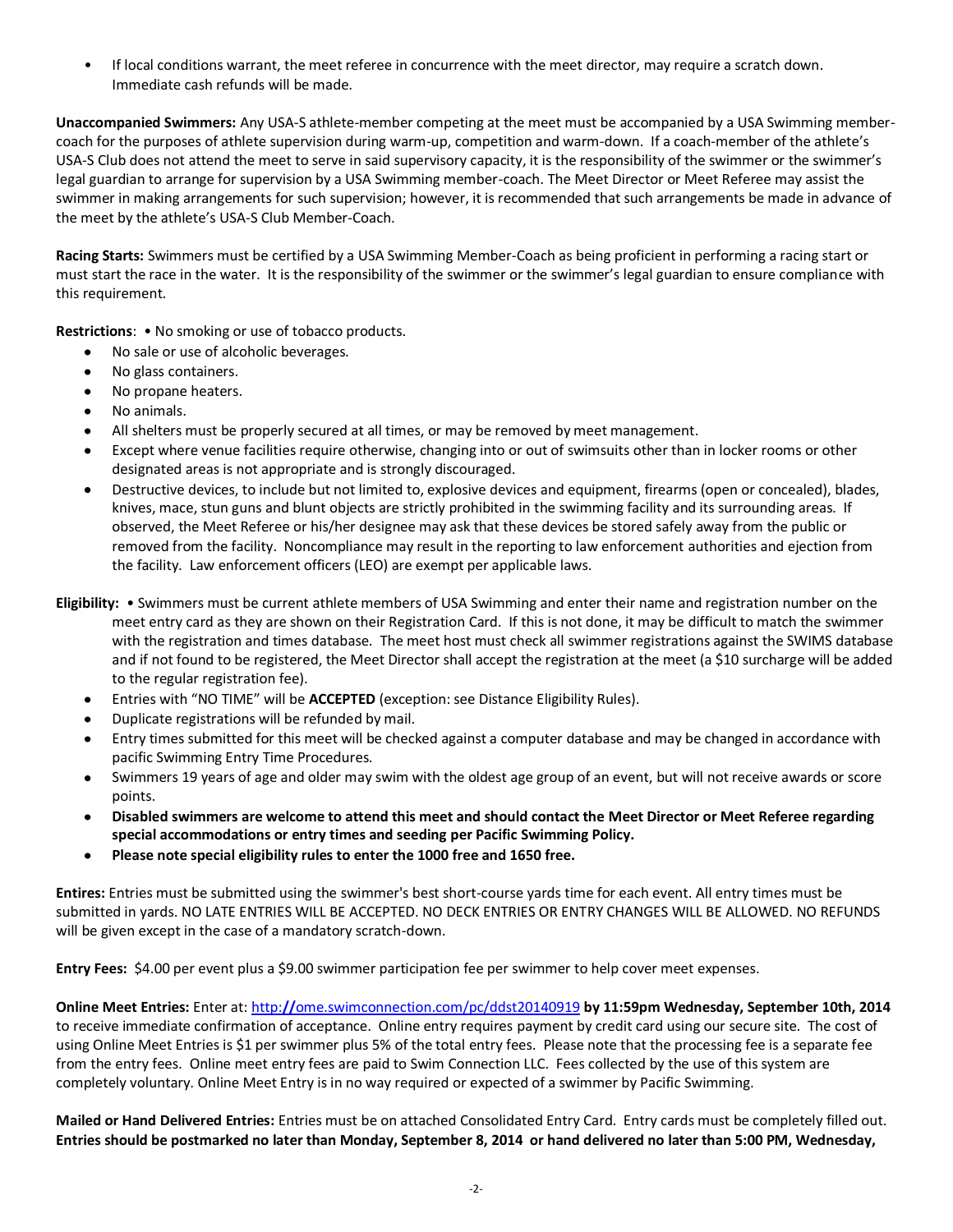**September 10th, 2014.** No refunds will be made, except mandatory scratch downs. Requests for confirmation of receipt of entries should include a self-addressed envelope.

**Make check payable to:** DDST or Douglas Dolphins Swim Team

| <b>Mail entries to:</b> Douglas Dolphins Swim Team | <b>Hand deliver entries to: DDST Entries Box</b> |                           |
|----------------------------------------------------|--------------------------------------------------|---------------------------|
| Attn: Meet Entries Chair                           |                                                  | Carson Valley Swim Center |
| PO Box 44                                          |                                                  | 1600 Highway 88           |
| Minden. NV 89423                                   |                                                  | Minden. NV 89423          |

**Check-in:** The meet will be deck seeded. Swimmers must check in at the Clerk of Course. Close of Check-in for the first 2 events each day shall be 30 minutes before the start of the session. No event shall be closed more than 60 minutes prior to the estimated start of the session. **Swimmers who do not check in for an event may not compete in the event.**

**Scratches**: Any swimmer not reporting for or competing in an individual timed final event shall not be penalized. Swimmers who must withdraw from an event after it is seeded are requested to inform the referee immediately.

**Admission:** Free. A three-day program will be available for purchase.

**Awards:** • Individual High-point & Runner-up: 6 & Under, 7-8, 9-10, 11-12, 13-14, 15-18 age groups.

- Individual Events: Ribbons for  $1<sup>st</sup> 8<sup>th</sup>$  place for 6 & Under, 7-8, 9-10, 11-12, 13-14, 15-18 age groups.
- ALL AWARDS MUST BE PICKED UP AT THE MEET. NO AWARDS WILL BE MAILED.
- Each team is asked to designate a representative to collect the awards for 12-under swimmers.
- Swimmers 13-over must pick up their own awards at the awards desk within 30 minutes of the end of the session or meet. AWARDS FOR 13-OVER WILL NOT BE COLLECTED AND MUST BE PICKED UP BY THE SWIMMER.

**Scoring:** Age group events will be scored for 1<sup>st</sup> through 8<sup>th</sup> place as follows: 9,7,6,5,4,3,2,1

**Hospitality:** Limited hospitality will be offered to officials, coaches and timers.

**Snack Bar:** There will be a well-stocked snack bar for food service.

**Minimum Officials:** All available USA Swimming members certified officials are welcomed and encouraged to work at this meet. As the number of certified officials allows, interested parents/trainees are also welcome to shadow working officials for education and/or mentoring. **Participating clubs are requested to provide at least the following number of certified and carded officials for each session:**

| Club swimmers entered in session | Trained and carded officials required |
|----------------------------------|---------------------------------------|
| $1 - 10$                         |                                       |
| 11-25                            |                                       |
| 26-50                            |                                       |
| 51-75                            |                                       |
| 76-100                           |                                       |
| 101 or more                      |                                       |

| <b>EVENT SUMMARY</b> | 8-Under   | $9 - 10$      | $11 - 12$       | 13-Over         |
|----------------------|-----------|---------------|-----------------|-----------------|
| <b>FRIDAY</b>        |           | 200 IM        | 400 IM          | 400 IM          |
|                      |           | 500 Free      | 1000 Free***    | 1650 Free***    |
|                      | 100 Free  | 100 IM        | 200 IM          | 200 Back        |
|                      | 50 Breast | 50 Breast     | 100 Free        | 100 Free        |
| <b>SATURDAY</b>      | 25 Back   | 100 Back      | 100 Breast      | <b>200 Fly</b>  |
|                      | 50 Free   | 50 Free       | 50 Free         | 100 Breast      |
|                      | 25 Fly    | 100 Fly       | 100 Fly         | 50 Free         |
|                      |           |               | <b>500 Free</b> | <b>500 Free</b> |
|                      | 100 IM    | 200 Free      | 200 Free        | 200 IM          |
|                      | 25 Breast | 100 Breast    | 50 Breast       | 200 Breast      |
| <b>SUNDAY</b>        | 50 Fly    | <b>50 Fly</b> | 100 Back        | 100 Back        |
|                      | 25 Free   | 100 Free      | <b>50 Fly</b>   | 200 Free        |
|                      | 50 Back   | 50 Back       | 100 IM          | <b>100 Fly</b>  |
|                      |           |               | 50 Back         | 1000 Free***    |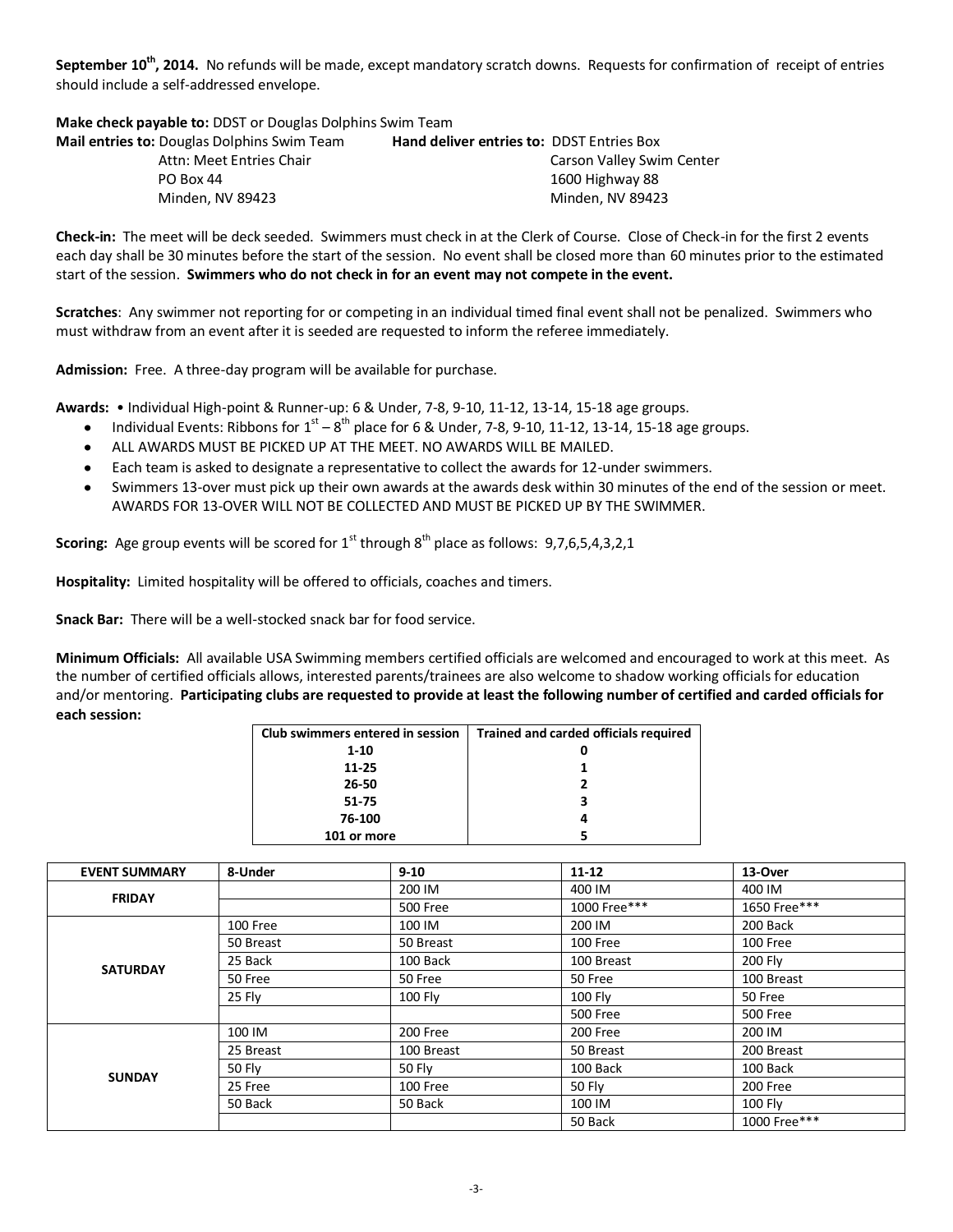## **Schedule of Events**

|                            | в  | <b>Age Group</b> | Event           |
|----------------------------|----|------------------|-----------------|
| Friday, September 19, 2014 |    |                  |                 |
|                            |    | $9 - 10$         | 200 IM          |
| 3                          | 4  | 11 & Over        | 400 IM          |
| 5                          | b  | $9 - 10$         | <b>500 Free</b> |
|                            | 8  | $11 - 12$        | 1000 Free***    |
| 9                          | 10 | 13 & Over        | 1650 Free***    |

**\*\*\*Per Zone-4 policy, to be eligible to enter the 1000 freestyle and 1650 freestyle, a swimmer must have previously established an official time in a freestyle event of 500y/400m or longer.**

## **Saturday, September 20, 2014**

**Morning session - 13 & Over Swimmers**

| 11                                      | 12 | 13-14     | 200 Back        |
|-----------------------------------------|----|-----------|-----------------|
| 13                                      | 14 | 15 & Over | 200 Back        |
| 15                                      | 16 | 13-14     | 100 Free        |
| 17                                      | 18 | 15 & Over | 100 Free        |
| 19                                      | 20 | 13-14     | 200 Fly         |
| 21                                      | 22 | 15 & Over | 200 Fly         |
| 23                                      | 24 | 13-14     | 100 Breast      |
| 25                                      | 26 | 15 & Over | 100 Breast      |
| 27                                      | 28 | 13-14     | 50 Free         |
| 29                                      | 30 | 15 & Over | 50 Free         |
| 31                                      | 32 | $13-up$   | <b>500 Free</b> |
| Afternoon Session - 12 &-Under Swimmers |    |           |                 |
| 33                                      | 34 | $11 - 12$ | 200 IM          |
| 35                                      | 36 | $9 - 10$  | 100 IM          |
| 37                                      | 38 | 8 & Under | 100 Free        |
| 39                                      | 40 | $11 - 12$ | 100 Free        |
| 41                                      | 42 | $9 - 10$  | 50 Breast       |
| 43                                      | 44 | 8 & Under | 50 Breast       |
| 45                                      | 46 | $11 - 12$ | 100 Breast      |
| 47                                      | 48 | $9 - 10$  | 100 Back        |
| 49                                      | 50 | 8 & Under | 25 Back         |
| 51                                      | 52 | $11 - 12$ | 50 Free         |
| 53                                      | 54 | $9 - 10$  | 50 Free         |
| 55                                      | 56 | 8 & Under | 50 Free         |
| 57                                      | 58 | $11 - 12$ | 100 Fly         |
| 59                                      | 60 | $9 - 10$  | 100 Fly         |
| 61                                      | 62 | 8 & Under | 25 Fly          |
| 63                                      | 64 | 11-12     | <b>500 Free</b> |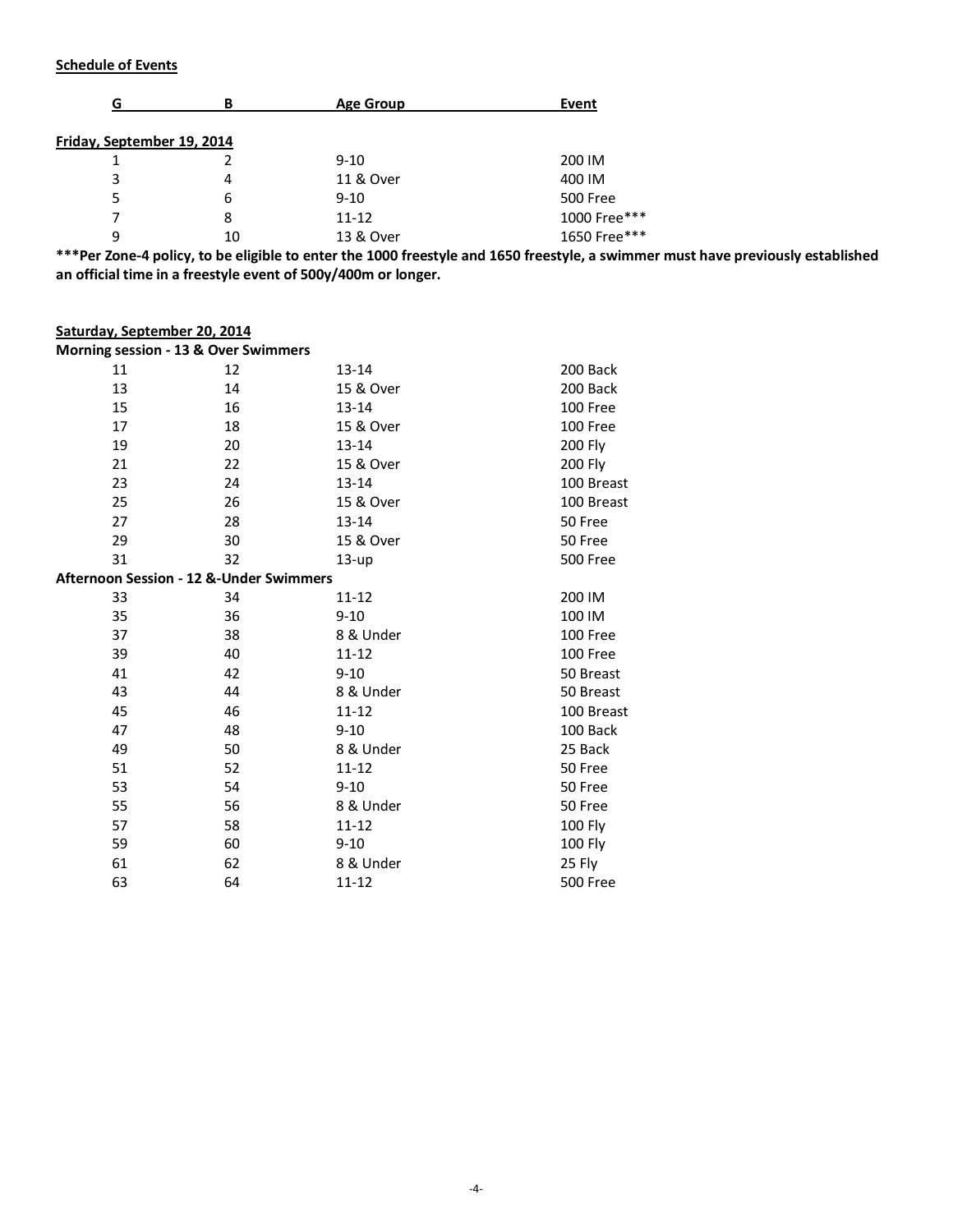## **Schedule of Events (continued)**

| G                          | В                                               | <b>Age Group</b> | Event          |
|----------------------------|-------------------------------------------------|------------------|----------------|
| Sunday, September 21, 2014 |                                                 |                  |                |
|                            | <b>Morning Session - 13 &amp; Over Swimmers</b> |                  |                |
| 65                         | 66                                              | $13 - 14$        | 200 IM         |
| 67                         | 68                                              | 15 & Over        | 200 IM         |
| 69                         | 70                                              | $13 - 14$        | 200 Breast     |
| 71                         | 72                                              | 15 & Over        | 200 Breast     |
| 73                         | 74                                              | $13 - 14$        | 100 Back       |
| 75                         | 76                                              | 15 & Over        | 100 Back       |
| 77                         | 78                                              | $13 - 14$        | 200 Free       |
| 79                         | 80                                              | 15 & Over        | 200 Free       |
| 81                         | 82                                              | $13 - 14$        | <b>100 Fly</b> |
| 83                         | 84                                              | 15 & Over        | 100 Fly        |
| 85                         | 86                                              | 13 & Over        | 1000 Free***   |

**\*\*\*Per Zone-4 policy, to be eligible to enter the 1000 freestyle and 1650 freestyle, a swimmer must have previously established an official time in a freestyle event of 500y/400m or longer.**

## **Afternoon Session - 12 & Under Swimmers**

| 87  | 88  | $11 - 12$ | 200 Free   |
|-----|-----|-----------|------------|
| 89  | 90  | $9 - 10$  | 200 Free   |
| 91  | 92  | 8 & Under | 100 IM     |
| 93  | 94  | $11 - 12$ | 50 Breast  |
| 95  | 96  | $9 - 10$  | 100 Breast |
| 97  | 98  | 8 & Under | 25 Breast  |
| 99  | 100 | $11 - 12$ | 100 Back   |
| 101 | 102 | $9 - 10$  | 50 Fly     |
| 103 | 104 | 8 & Under | 50 Fly     |
| 105 | 106 | $11 - 12$ | 50 Fly     |
| 107 | 108 | $9 - 10$  | 100 Free   |
| 109 | 110 | 8 & Under | 25 Free    |
| 111 | 112 | 11-12     | 100 IM     |
| 113 | 114 | $9 - 10$  | 50 Back    |
| 115 | 116 | 8 & Under | 50 Back    |
| 117 | 118 | 11-12     | 50 Back    |